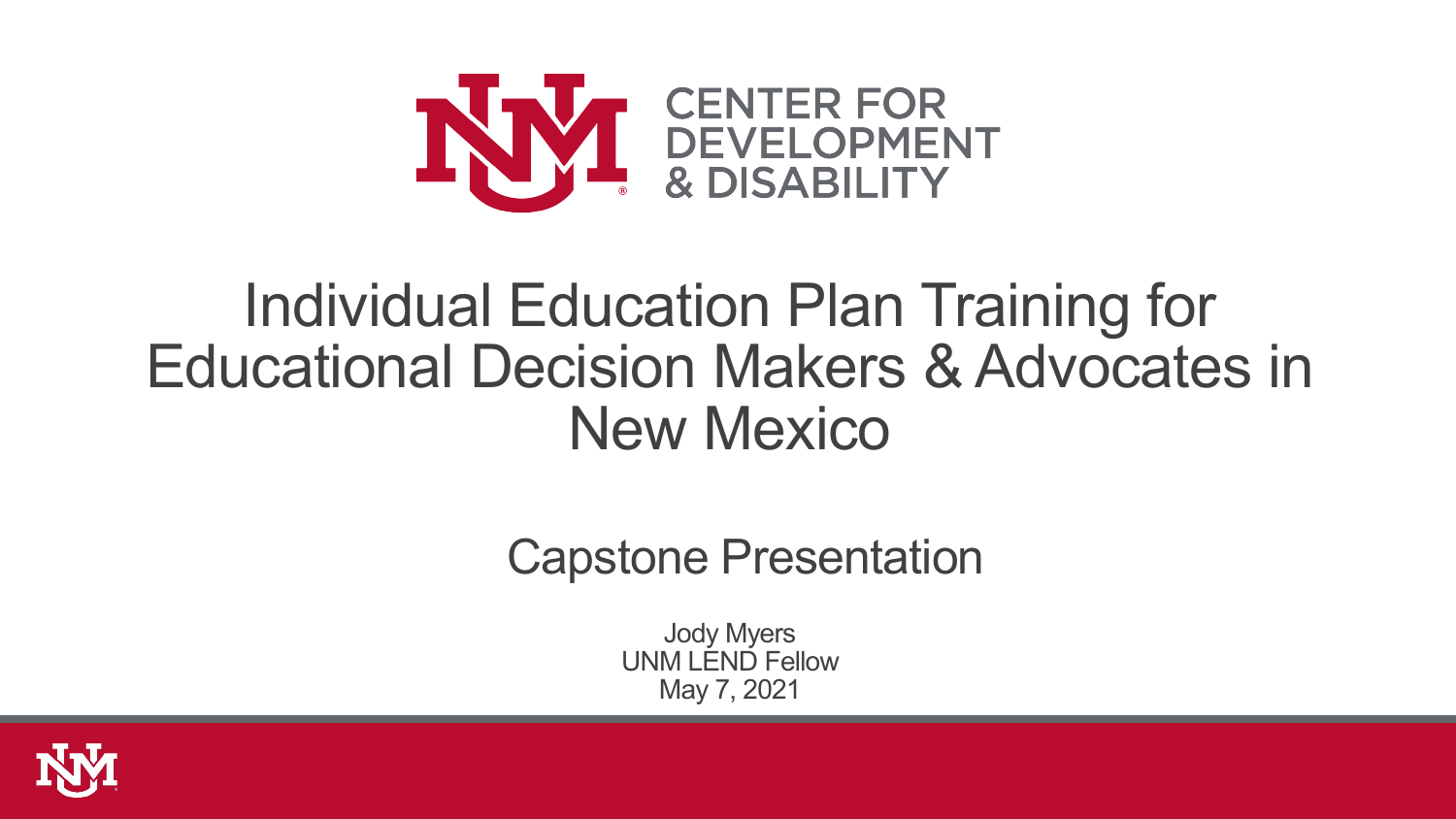

#### What is The Problem?

There are approximately 2500 children currently in foster care in NM. 1 We can assume that 13.7% of them have an Individualized Education Plan (IEP) and receive special education services.<sup>2</sup> When a child enters the foster care system, a judge will assign an Educational Decision Maker for each child. This person makes all educational decisions related to the child's IEP. An IEP is a legal document that is developed for each child in the U.S. who qualifies for special education services. In NM, the Educational Decision Maker is not required to have any training or knowledge of IEPs or the Individuals with Disabilities Education Act (IDEA).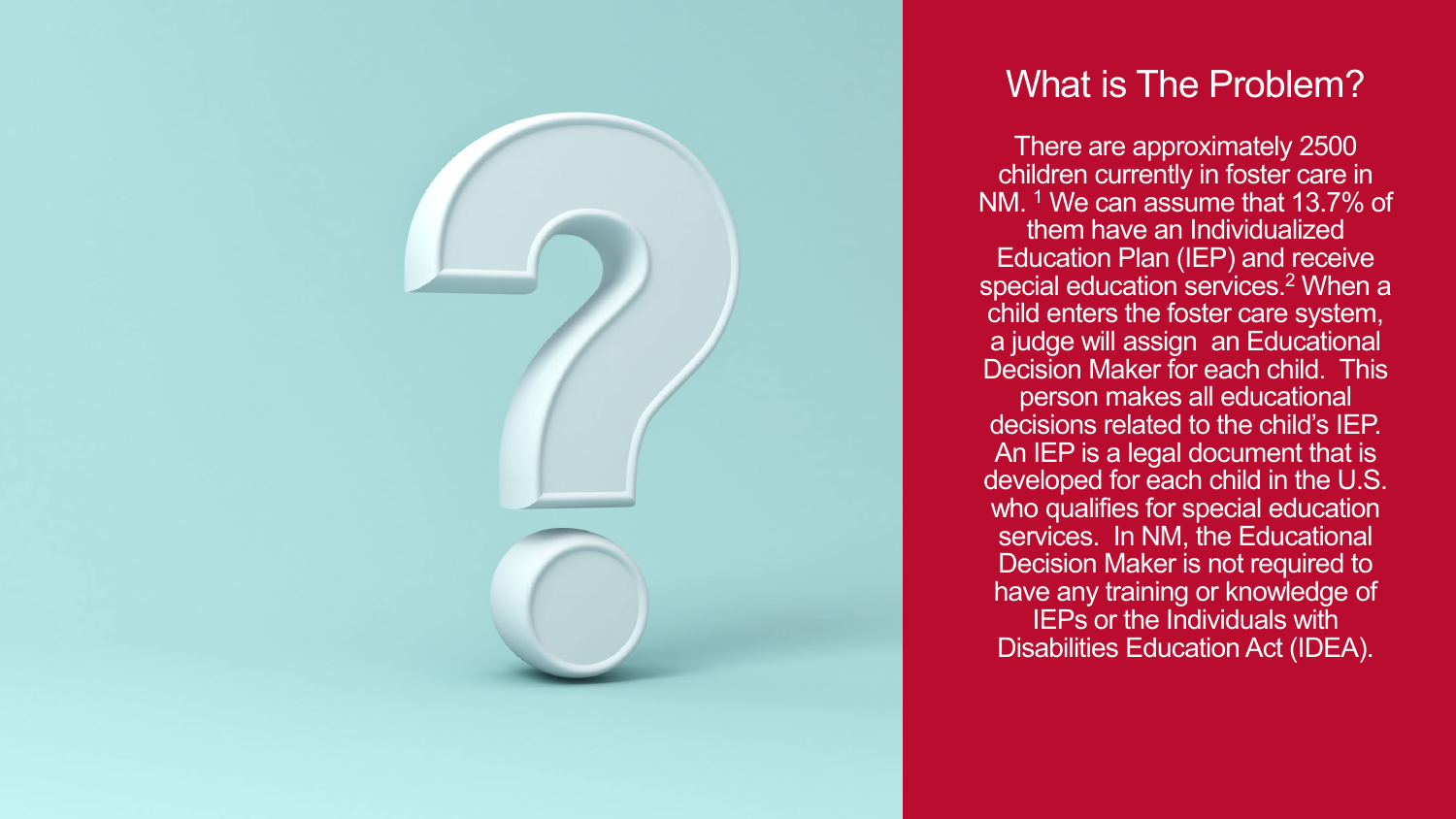Does a NM agency provide IEP training for Educational Decision Makers?

> If NM does not currently provide a training, what would be an appropriate curriculum?

> > Is CASA (Court Appointed Special Advocates) an effective venue to disseminate the training?

# Looking for Answers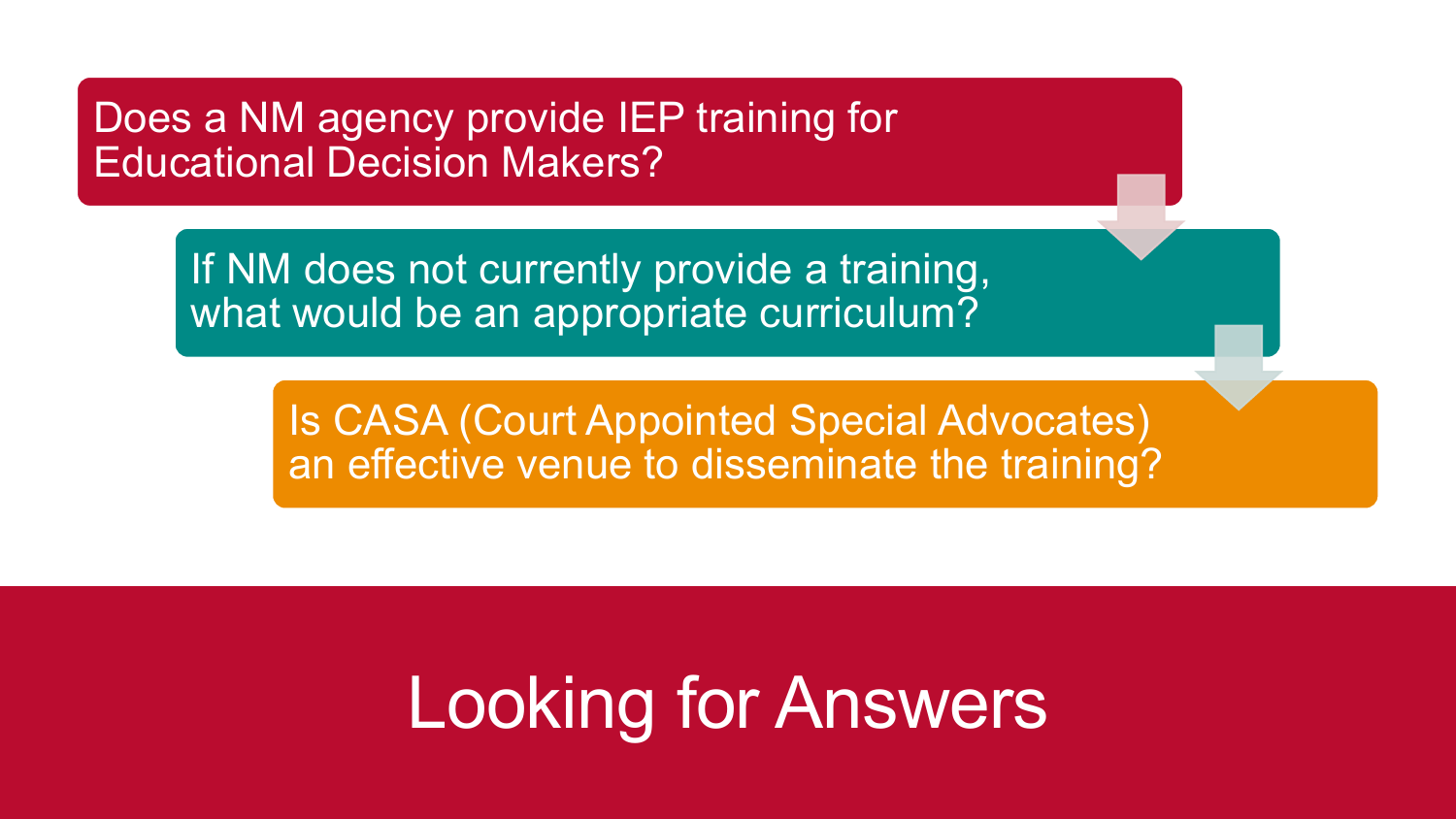| <b>EXPLORE</b>                              | <b>CONNECT</b>                                                | <b>COLLABORATE</b>                               | <b>ACT</b>                                           |  |
|---------------------------------------------|---------------------------------------------------------------|--------------------------------------------------|------------------------------------------------------|--|
| Look at other IEP<br>training               | <b>Reach out to NM</b><br><b>CASA Board</b><br><b>Members</b> | <b>Join Educational</b><br>Advocacy<br>Committee | <b>Create training</b><br>for EDMs &<br><b>CASAs</b> |  |
| Contact agency<br>about current<br>training | <b>Introduction to</b><br><b>NM Kids Matter</b>               | Discuss pros $\&$<br>cons of current<br>training | <b>Facilitate training</b><br>on $4-28-21$           |  |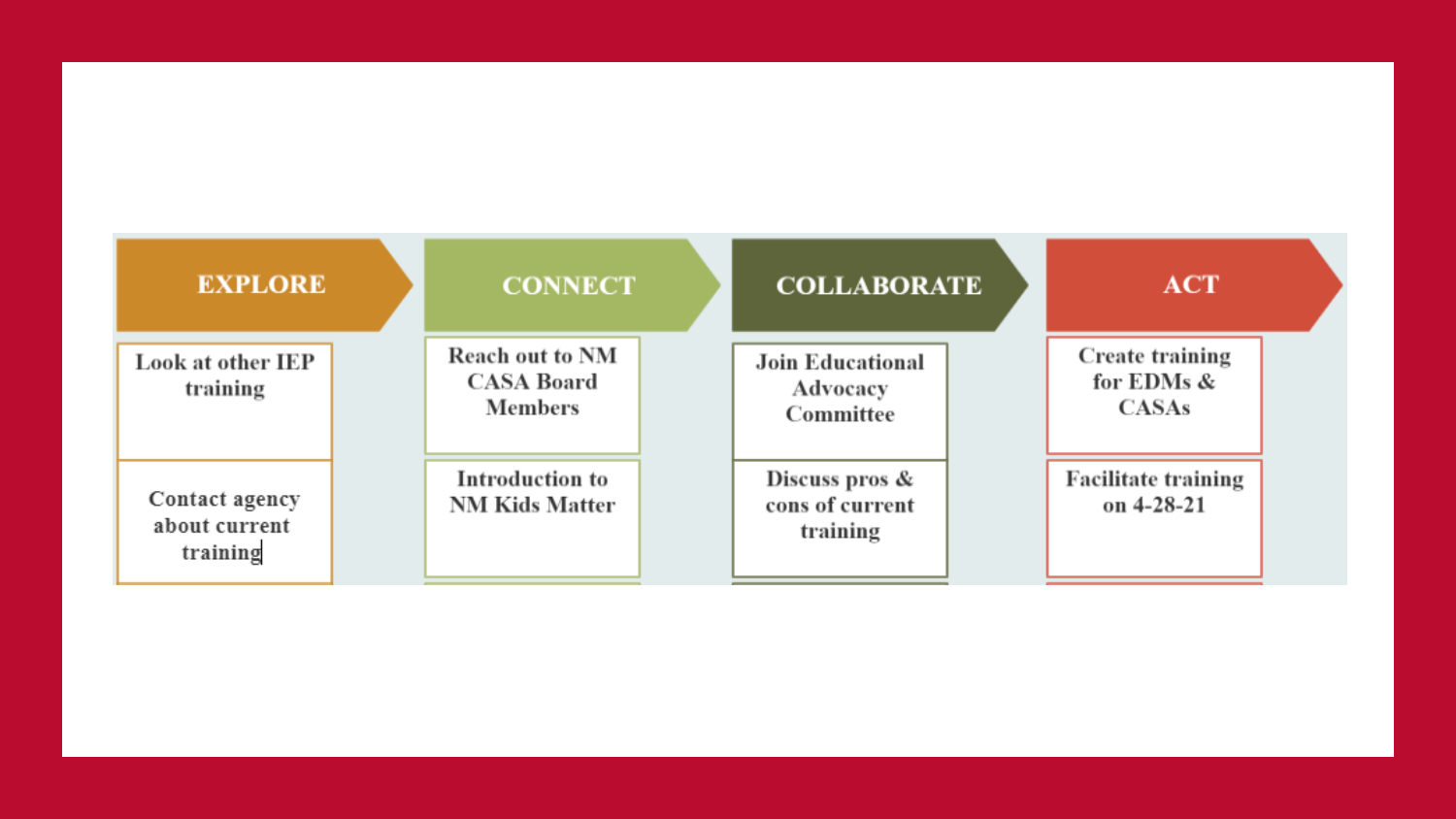

**EVERY KID MATTERS** 

505.903.0305 | www.nmkidsmatter.org

#### **Virtual CASA Learning Series**



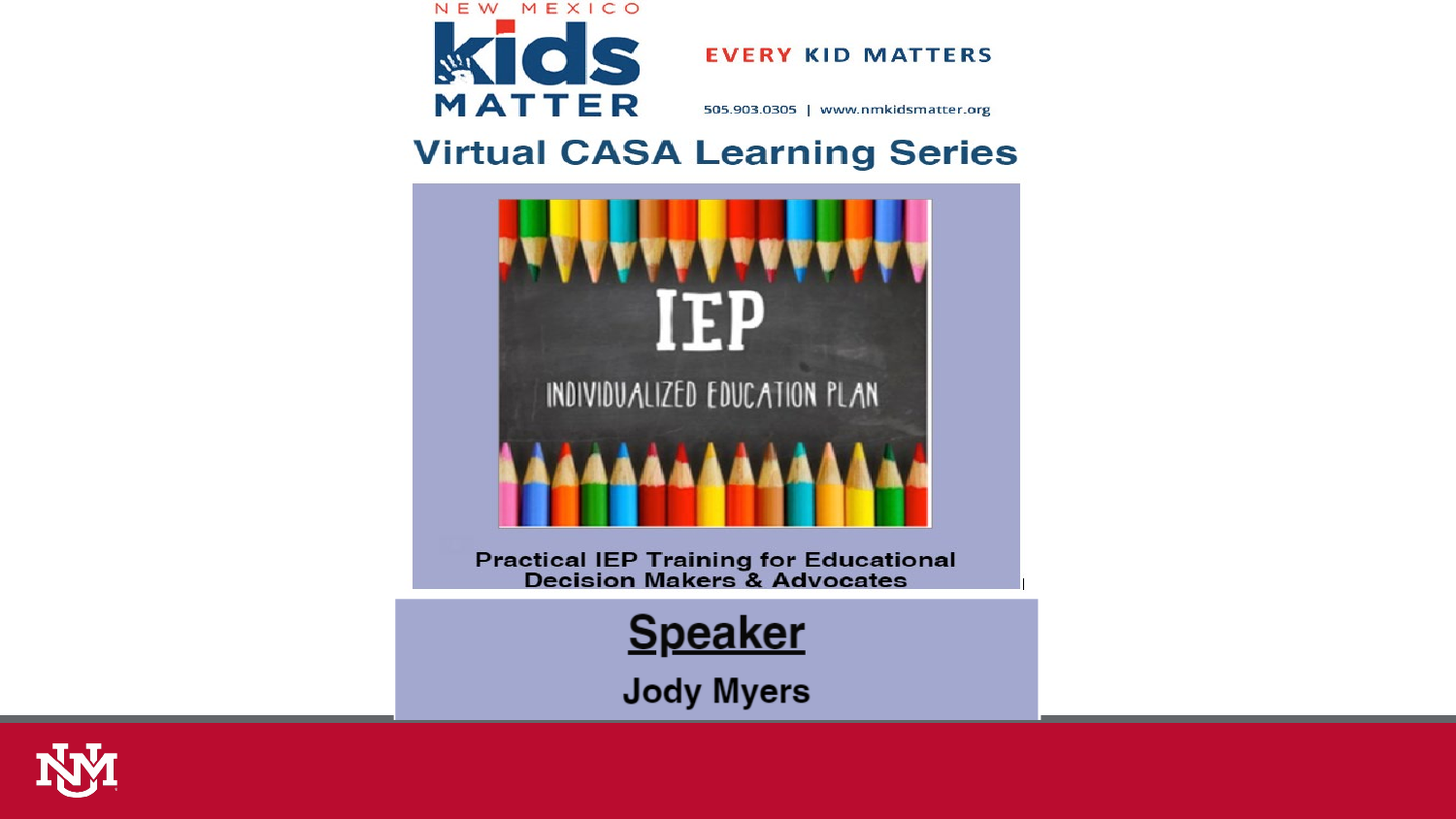What made<sup>1</sup> this training different?

- Copies of real IEP pages
- Two breakout room activities
- Things explained in normal language
- Twenty-three website resources
- Three scenarios for whole group discussion
- Examples gathered from my time as teacher, advocate, & consultant
- Breakdown of Procedural Safeguards & IEP
- Practical
- Things to "watch for"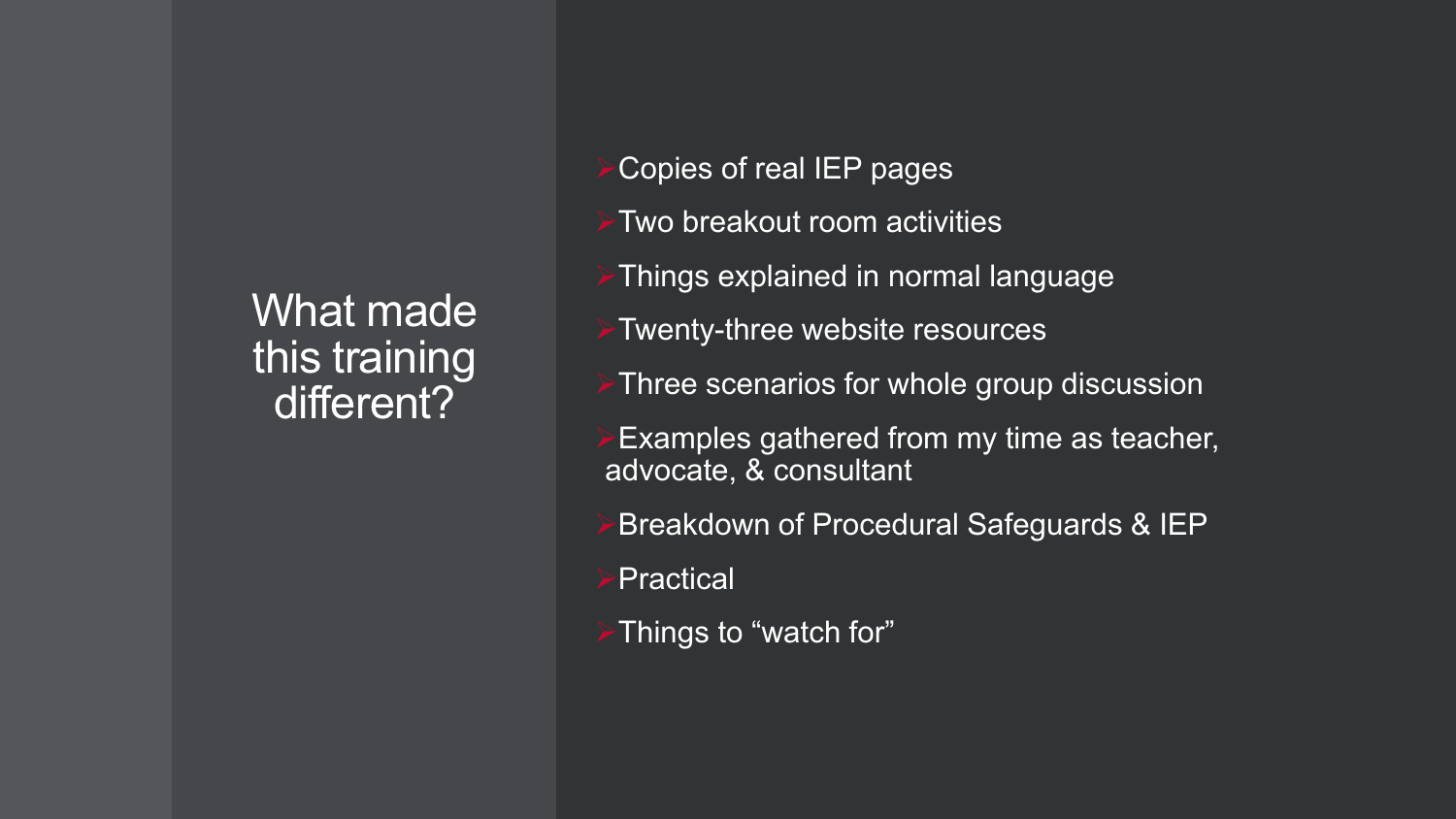# **Other Training vs. My Training**

"At the EDT, the team decides if a child's education is adversely affected by a disability that falls under one or more of these categories determined by federal law

- Autism
- Deaf-Blindness
- Developmental Delay
- Hearing Impairment
- Multiple Disabilities
- Orthopedic Impairment
- Other Health Impaired (OHI)
- Specific Learning Disability (SLD)
- Speech or Language Impairment
- Traumatic Brain Injury
- Visual Impairment"3

Includes a copy of an IEP page used in NM with highlights to call attention to what category ADHD & Dyslexia fall under. There are school districts in NM that will not write IEPs for a student with these exceptionalities.

Based on assessment and evaluation information and the IEP Team determination of eligibility:

#### The primary disability is:

| <b>Autism</b>          | Deaf-Blindness              | Intellectual Disability                                                          | Emotional Disturbance |
|------------------------|-----------------------------|----------------------------------------------------------------------------------|-----------------------|
|                        | Hearing Impairment Deafness | Multiple Disabilities                                                            | Orthopedic Impairment |
|                        |                             | Other Health Impairment (includes ADHD) Specific Learning Disability: Dyslexia   |                       |
|                        |                             | Speech or Language Impairment Traumatic Brain Injury Nisual Impairment/Blindness |                       |
| Exceptionality: Gifted |                             | Speech Only                                                                      |                       |

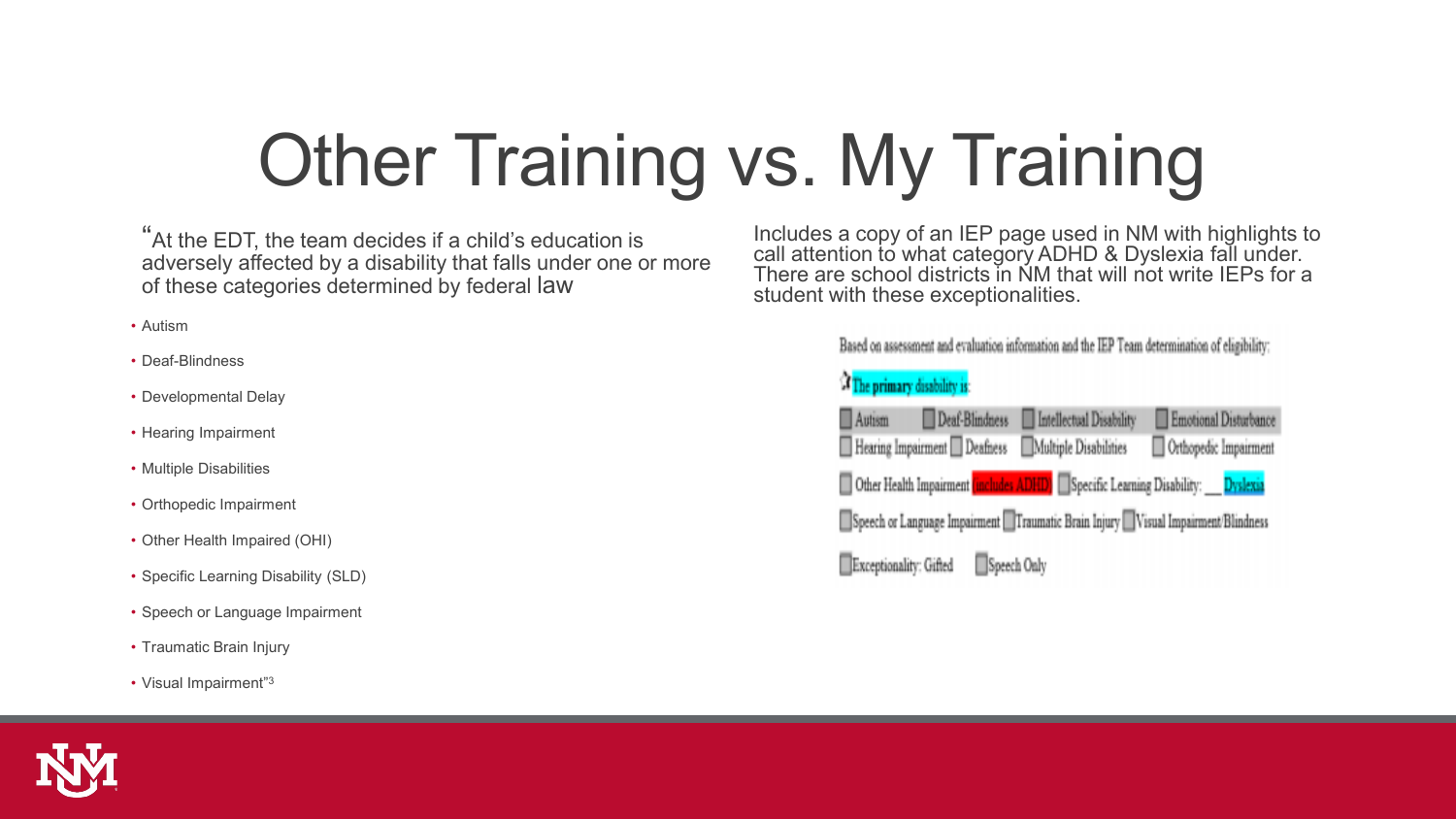#### Be flexible Over prepare Things will go wrong Perfection is not realistic Lose the jargon Tell stories Admit when you don't know something

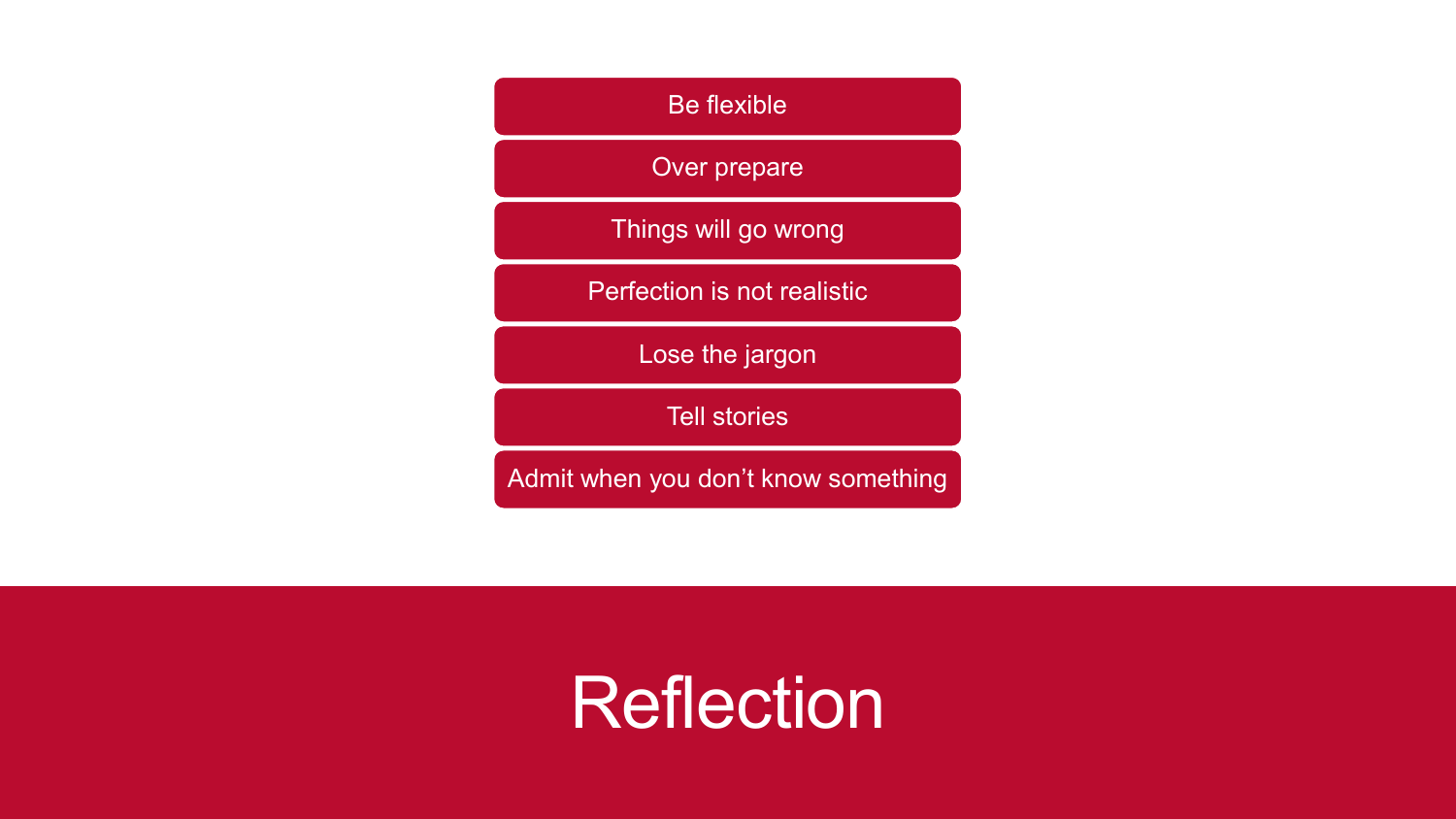

## /Sparklight<sup>®</sup>

April 29, 2021

Dear Valued Sparklight Customer,

We want to take a moment to apologize to our Rio Rancho and Roswell customers for the recent internet and phone outage you may have recently experienced.

- Sparklight customers in Rio Rancho were without internet from approximately 2:30 p.m. to 7:30 p.m. on 4/28/21.
- Sparklight customers in Roswell were without internet from approximately 2:30 p.m. on 4/28/21 to 10:30 a.m. 4/29/21.

Sparklight partners with vendors for the primary and backup circuits that run through both Roswell and Rio Rancho. One of our vendors experienced an equipment failure as well as a fiber cut that resulted in this extended outage. We appreciate your patience while our vendors worked diligently to replace equipment and repair these fiber cuts and greatly apologize for any inconvenience this outage may have caused.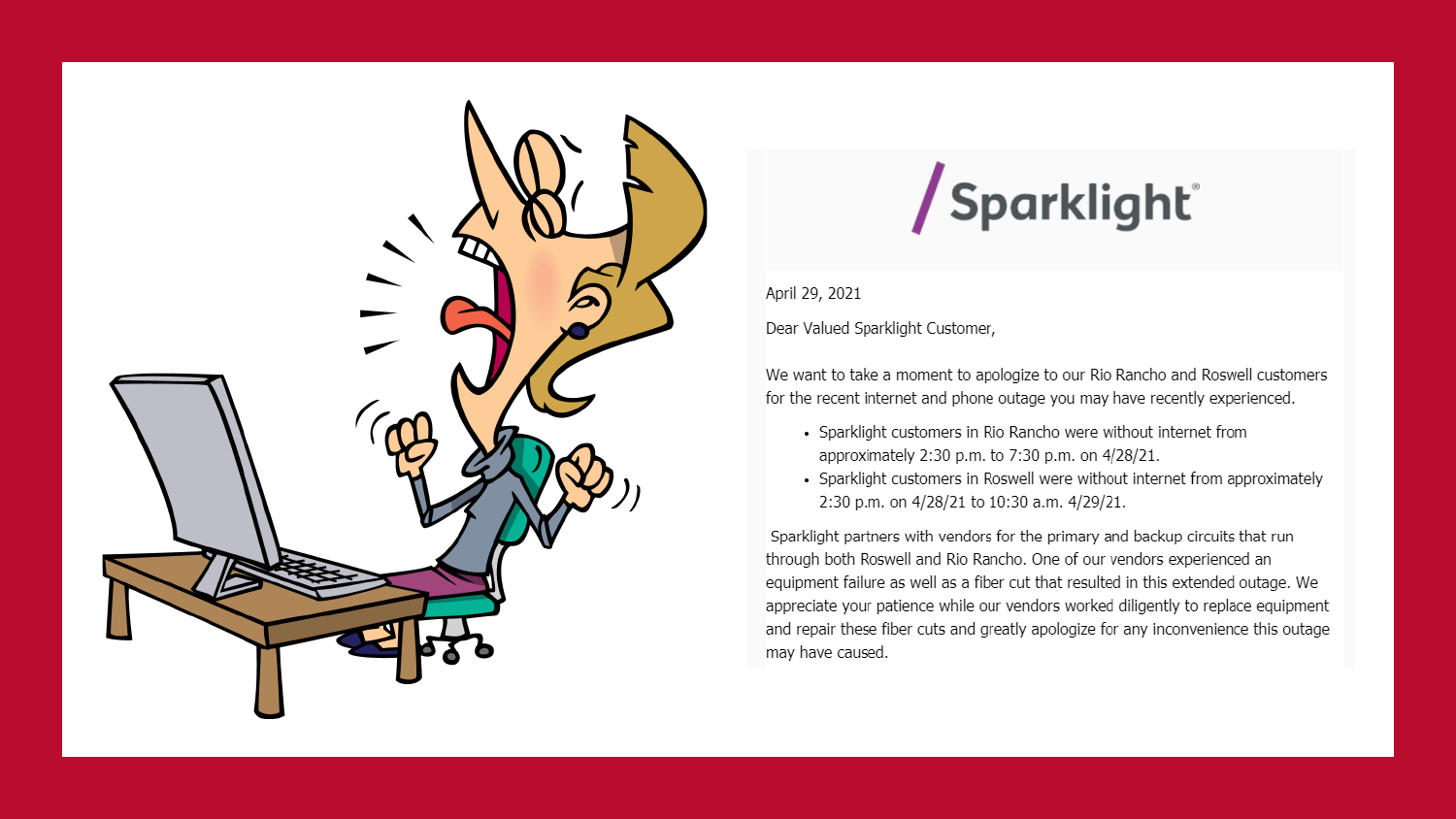## Next Steps

| Finish      | Finish Part II of training on May 19                                                |  |
|-------------|-------------------------------------------------------------------------------------|--|
| Incorporate | Incorporate survey results into training                                            |  |
| <b>Work</b> | Work towards CASA requiring EDM training for state of New<br><b>Mexico</b>          |  |
| Advocate    | Advocate for law requiring all EDM have IEP training per<br><b>Legislative Bill</b> |  |
| Support     | <b>Support office of Special Education Ombudsman</b>                                |  |
| Continue    | Continue to educate and advocate for students & their<br>families                   |  |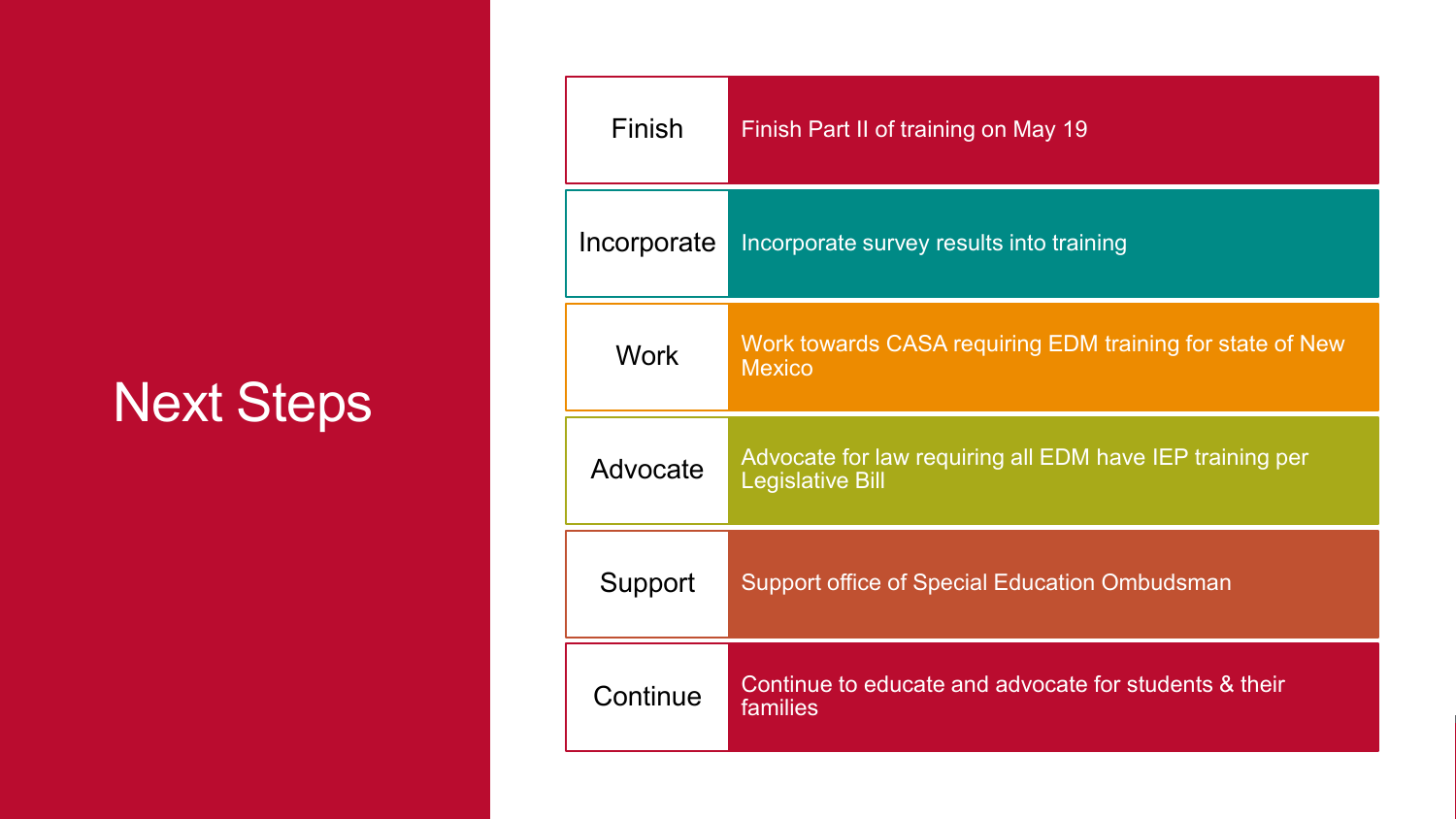## Competencies addressed in IEP Training for EDM & Advocates

| 1.6 Demonstrate an<br>awareness of the benefits<br>of partnership with<br>families at program/policy<br>level. | 1.10 Use family input in a<br>meaningful way in the<br>design/delivery/evaluation<br>of services.         | 2.4 Demonstrate effective<br>communication skills as a<br>member of an<br>interdisciplinary team.                        | 4.7 Demonstrate<br>leadership skills in the<br>facilitation of a seminar or<br>meeting. |
|----------------------------------------------------------------------------------------------------------------|-----------------------------------------------------------------------------------------------------------|--------------------------------------------------------------------------------------------------------------------------|-----------------------------------------------------------------------------------------|
| 5.1 Critically review<br>literature.                                                                           | 5.2 Demonstrate skills in<br>access/utilization of<br>electronic information,<br>resources and databases. | 5.5 Demonstrate verbal<br>presentation skills<br>including the use of<br>PowerPoint and auditory<br>augmentation system. | 6.3 Demonstrate<br>networking and advocacy<br>skills.                                   |
|                                                                                                                | 6.4 Demonstrate an<br>understanding of state<br>and national disability<br>legislation.                   |                                                                                                                          |                                                                                         |